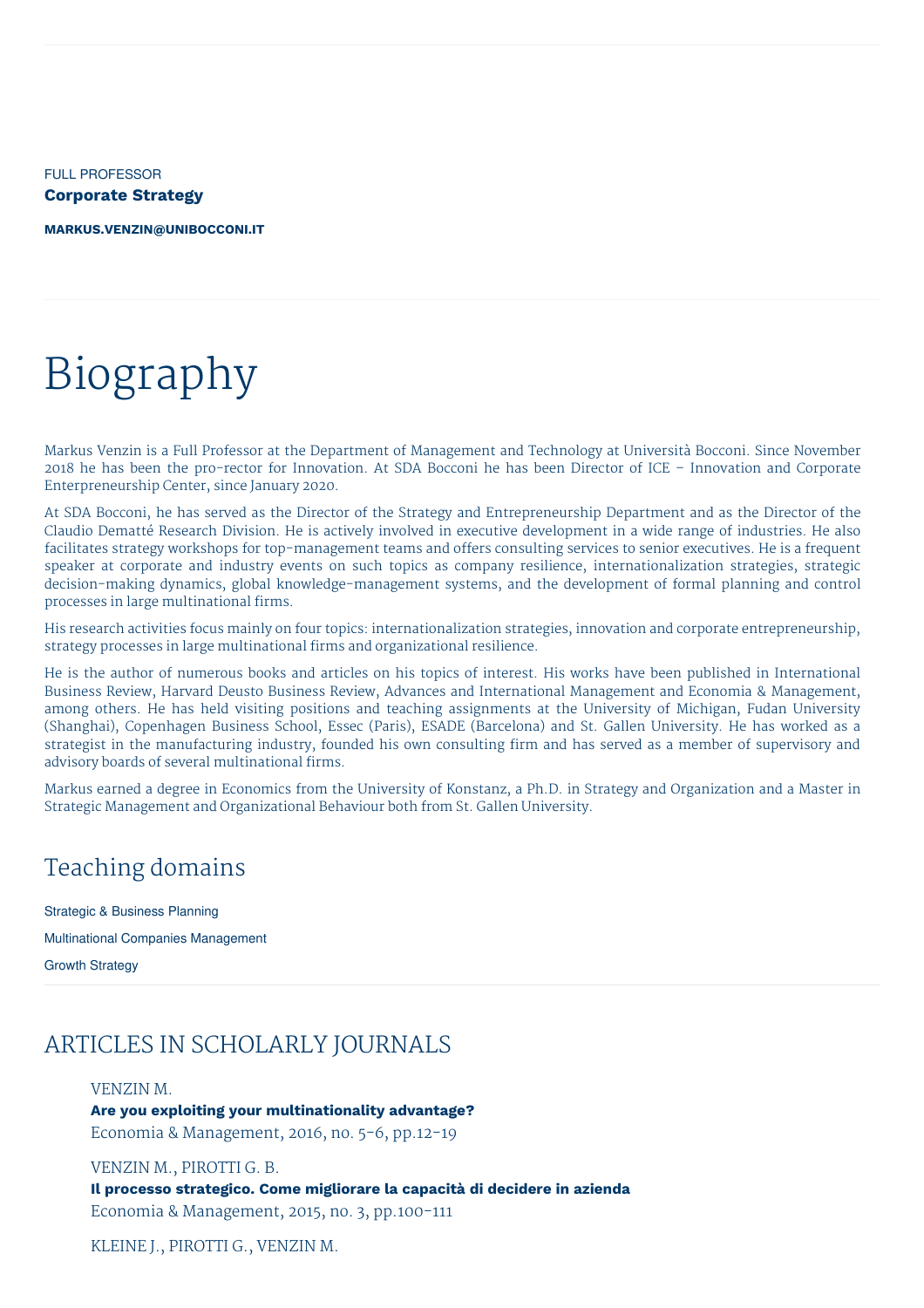**Aceleración de la innovación en las empresas de servicios financieros que se enfrentan al desafío digital**

Harvard Deusto Business Review, 2014, vol.2014, no. 240, pp.44-56

VENZIN M., PIROTTI G.

**La resilienza organizzativa delle aziende: come misurarla e rinforzarla per resistere e reagire in tempo di crisi**

Economia & Management, 2014, no. 1, pp.59-74

VENZIN M., MARKMAN G.

**Resilience: Lessons from banks that have braved the economic crisis—And from those that have not** International Business Review, 2014, vol.23, no. 6, pp.1096-1107

VENZIN M., MARKMAN G.

**Cómo establecer modelos de negozio bancarios resilientes** Harvard Deusto Business Review, 2013, no. 229, pp.30-42

MUDAMBI R., VENZIN M.

**The Strategic Nexus of Offshoring and Outsourcing Decisions** Journal of Management Studies, 2010, vol.47, no. 8, pp.1510-1533

ANNUSHKINA O., SACCO F. M., VENZIN M.

**Uscire dalla crisi: La consulenza può aiutare le imprese?** Economia & Management, 2010, no. 1, pp.97-113

GRANT R., VENZIN M.

**Strategic and Organisational Challenges of Internationalisation in Financial Services** Long Range Planning, 2009, vol.42, no. 5-6, pp.561-587

VENZIN M., KUMAR V., KLEINE J.

**Internationalization of retail banks: A micro-level study of the multinationality-performance relationship** Management International Review, 2008, vol.48, no. 4, pp.463-485

MAHNKE V., VENZIN M., ZAHRA S. A.

**Governing Entrepreneurial Opportunity Recognition in MNEs: Aligning Interests and Cognition Under Uncertainty**

Journal of Management Studies, 2007, vol.44, no. 7, pp.1278-1298

KLEINE J., VENZIN M. **Finanzkonzerne: Welche Werte schaffen Zentralen?** Die Bank, 2006, vol.1, pp.49-54

CARNEVALE MAFFE' C. A., VENZIN M. **Sfide e linee guida per la crescita internazionale delle aziende familiari** Economia & Management, 2005, no. 5, pp.58-59

MAHNKE V., VENZIN M., PEDERSEN T.

**The Impact of Knowledge Management on MNC Subsidiary Performance: The Role of Absorptive Capacity** Management International Review, 2005, vol.45, no. 2, pp.101-119

MAHNKE V., VENZIN M.

**Governance of Knowledge-teams in MNC: The Case of HeidelbergCement** Management International Review, 2003, vol.3, pp.47-67

MAHNKE V., VENZIN M. **The internationalization process of digital good providers** Management International Review, 2003, vol.1, pp.115-142

VENZIN M.

**The Concept of Foresight in Times of Uncertainty and Ambiguity** Studies in Communication Sciences, 2001, vol.1, pp.193-220

VENZIN M.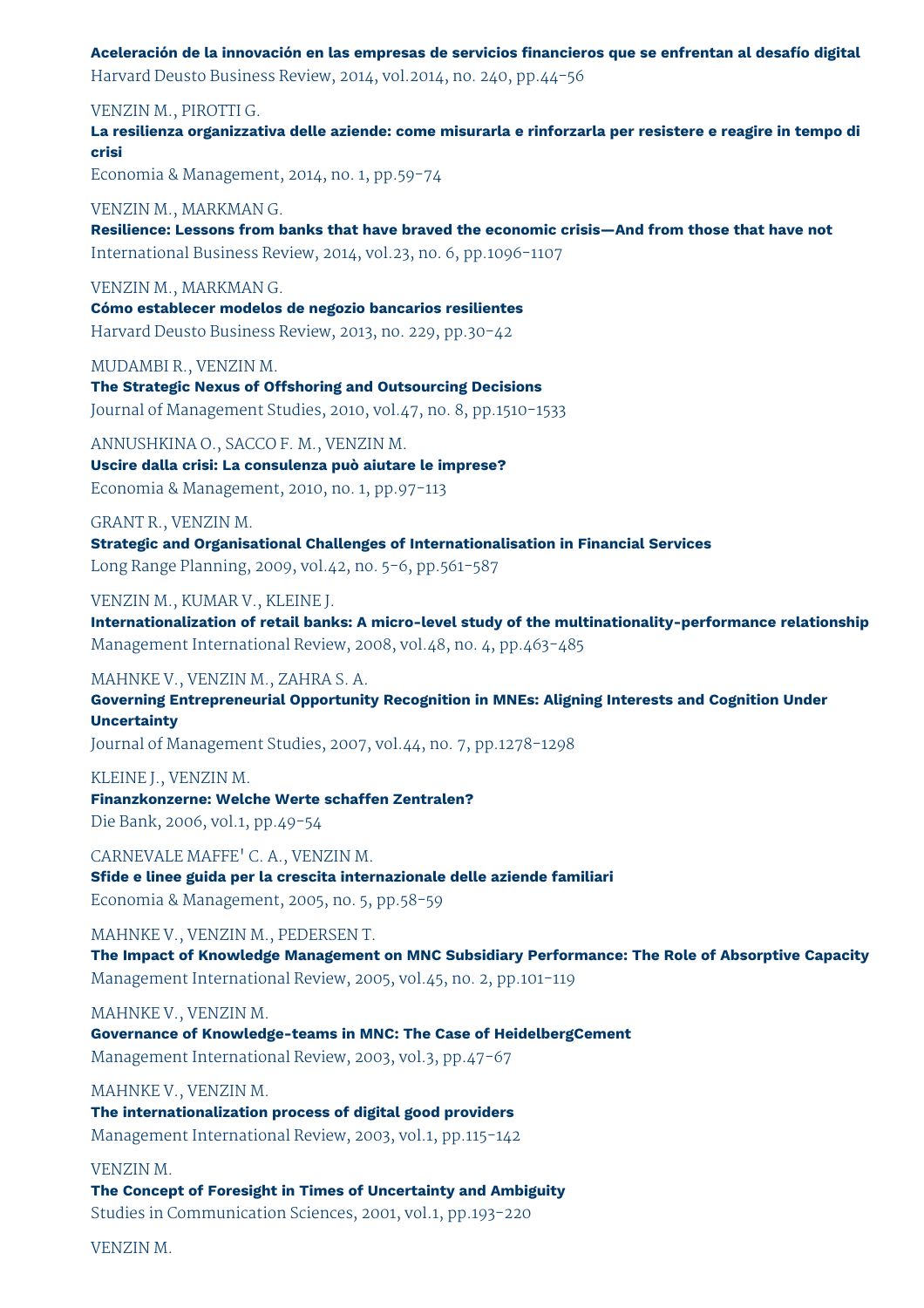### RESEARCH MONOGRAPHS

VENZIN M., VIZZACCARO M., RUTSCHMANN F. **Making Mergers and Acquisitions Work** Emerald Publishing Limited, , 2018

VENZIN M., PIROTTI G. **Resilient organizations. Responsible leadership in times of uncertainty** Cambridge University Press, Cambridge, Great Britain, 2016

VENZIN M. **The Prysmian story: building the nerves of the world** Prysmian Internal Publication, , 2016

PIROTTI G., VENZIN M. **Resilience. Sette principi per una gestione aziendale sana e prudente** Egea, Milano, Italy, 2014

VENZIN M. **Building an International Financial Services Firm: How to design and execute cross-border strategies** Oxford University Press, Great Britain, 2009

VENZIN M. **La gestione strategica delle aziende multinazionali** Egea, Milano, Italy, 2004

# EDITED BOOKS

PEDERSEN T., VENZIN M., DEVINNEY T. M., TIHANYI L. (EDS.) **Orchestration of the Global Network Organization** Emerald Group Publishing Limited, , 2014

### **TEXTBOOKS**

KLEINE J., KRAUTBAUER M., VENZIN M. **Mobile payment: current situation and outlook on the European markets** Steinbeis-Edition, Germany, 2013

# CONTRIBUTION TO CHAPTERS, BOOKS OR RESEARCH MONOGRAPHS

VENZIN M., KONERT E.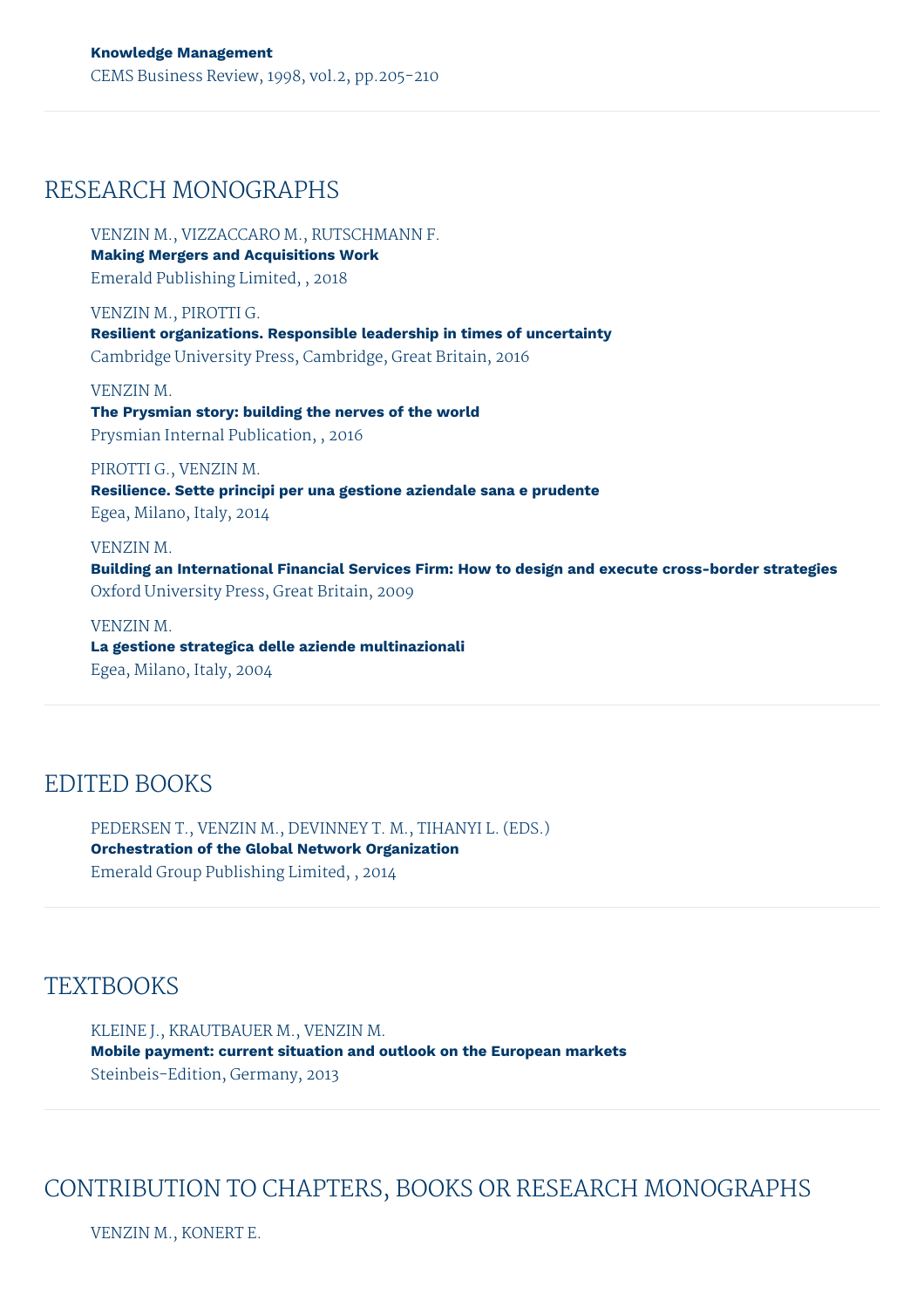# **The Disruption of the Infrastructure Industry** in *Disruption in the Infrastructure Sector*

S.Gatti (Eds),Springer, chap. 5, pp.149-168, 2020

#### MARCHESINI G., VENZIN M.

**Serve ancora la strategia? Cinque approcci per pianificare in tempi di turbolenza** in *Business NeXT. Non è solo questione di tecnologie* A.Beltratti, A.Bezzecchi (Eds),Egea, chap. 4, pp.83-104, 2018

#### VENZIN M., PIROTTI G.

**Alla base della responsible leadership: creare aziende resilienti** in *Responsible leadership. Creare benessere, sviluppo e performance a lungo termine* M. Magni, F. Pennarola (Eds),Egea, pp.95-106, 2015

#### VENZIN M., BARDOLET D.

**Series of Regional Cases: North America; APAC; South Europe; North Europe; South America** in *Prysmian Group 2015 Annual Report*

Prysmian Internal Publication, 2015

#### LOJACONO G., VENZIN M.

**Organizing export strategies** in *Orchestration of the Global Network Organization - Advances in International Management*

T. Pedersen, M. Venzin, T. M. Devinney, L. Tihanyi (Eds),Emerald Group Publishing Limited, vol.27, pp.283-298, 2014

#### VENZIN M.

**Constructing power to drive strategy processes in multinational firms** in *Handbook Of Research On Strategy Process*

P.Mazzola; F. Kellermanns(Ed), Edward Elgar Publishing, pp.452-470, 2010

#### MAHNKE V., PEDERSEN T., VENZIN M.

**Does Knowledge Sharing Pay? A Multinational Subsidiary Perspective on Knowledge Outflows** in *Advances in International Management:Managing Subsidiary Dynamics: Headquarters Role, Capability Development, and China Strategy*

Joseph L. C. Cheng, Elizabeth Maitland, Stephen Nicholas (Eds),Emerald Group Publishing Limited, pp.123- 150, 2009

#### CARNEVALE MAFFE' C. A., VENZIN M., MAHNKE V.

**L'internazionalizzazione dei beni digitali** in *Strategie di internazionalizzazione* di C. Demattè, F. Perretti, E. Marafioti (Eds),Egea, pp.183-200, 2008

#### VENZIN M.

**La Dimensione Trans-Nazionale Della Crescita** in *Innovare per Crescere, Crescere per Innovare* Giorgio Brunetti, Enzo Rullani(Ed), Unindustria Treviso, pp.101-112, 2007

#### MAHNKE V., VENZIN M.

**Designing integrated knowledge management systems in the multinational corporation** in *Knowledge management and intellectual capital*

P. N. Bukh, K. S. Christensen, J.Mouritsen (Eds),Palgrave Macmillan, pp.173-194, 2005

CARNEVALE MAFFE' C. A., VENZIN M.

**Specificità e linee guida della crescita internazionale delle aziende familiari** in *Capaci di crescere. L'impresa italiana e la sfida internazionale*

Guido Corbetta (Eds),Egea, 2005

# CASES IN INTERNATIONAL CASE COLLECTIONS

CORBETTA G., VENZIN M., MARCHESINI G.

**Integrated Mobility: The Transformation of Gruppo Ferrovie dello Stato**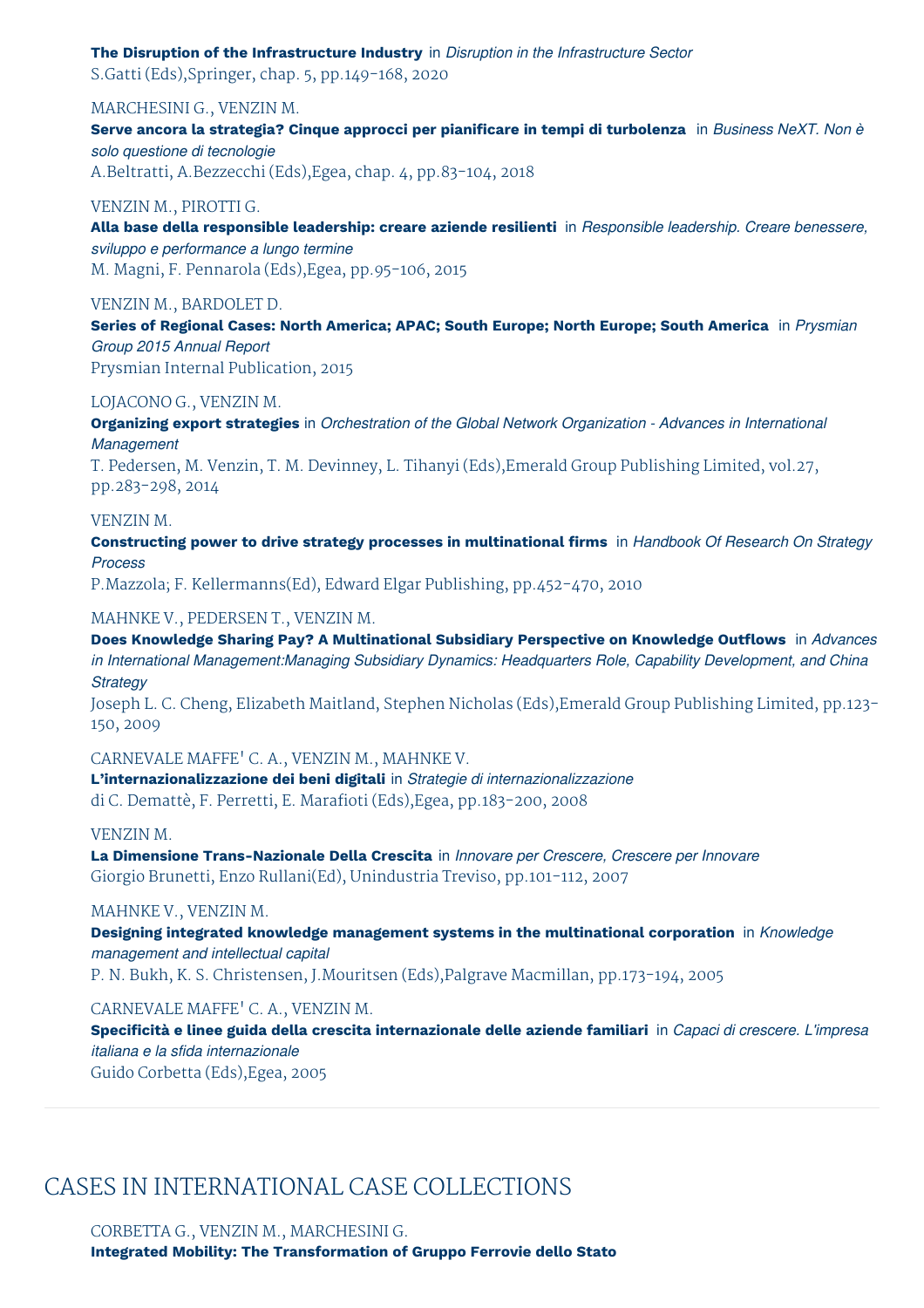#### 2019, The Case Centre, Great Britain

VENZIN M., BARDOLET D., ZERRILLO P. C., CHAN C. **Prysmian Group in Asia Pacific: Implementing Strategy** 2017, The Case Centre, Great Britain

VENZIN M., BARDOLET D., ZERRILLO P. C., CHAN C. **The Prysmian Group: Strategy in Asia Pacific** 2016, The Case Centre, Great Britain

VENZIN M., PIROTTI G. **Car Manufacturers and the crisis: how to build resilience** 2014, The Case Centre, Great Britain

VENZIN M., AMODIO A. **Prysmian Group: Leading the Way in the Global Cable Industry** 2014, The Case Centre, Great Britain

ANNUSHKINA O., VENZIN M., GRYAZNOVA A.

**Globalization of Beeline** 2012, The Case Centre, Great Britain

ANNUSHKINA O., VENZIN M., GRYAZNOVA A. **Globalization of Beeline** 2012, The Case Centre, Great Britain

HOENEN A., VENZIN M. **Transforming Carlsberg into a Cosmopolitan Firm: The Acquisition of Scottish & Newcastle** 2012, The Case Centre, Great Britain

VENZIN M., KLEINE J. **Erste Bank: Market Entry Strategy into Central European Countries** 2006, The Case Centre, Great Britain

VENZIN M., WUSTMANN A. **A-live: Start-up and Growth in the Entertainment Industry** 2005, The Case Centre, Great Britain

VENZIN M., MAHNKE V. **Heidelberg Cement: Accelerating Knowledge Sharing Activities** 2005, The Case Centre, Great Britain

### EDITORSHIP OF SPECIAL ISSUES

GRANT R., VENZIN M. **Internationalisation in financial services** 2009, Long Range Planning

### ENTRY (IN DICTIONARY OR ENCYCLOPEDIA)

SIRONI A., VENZIN M. **Banking industry** in *M. Augier, D. J. Teece, Enciclopedia* Palgrave Macmillan, pp.1-4, 2013